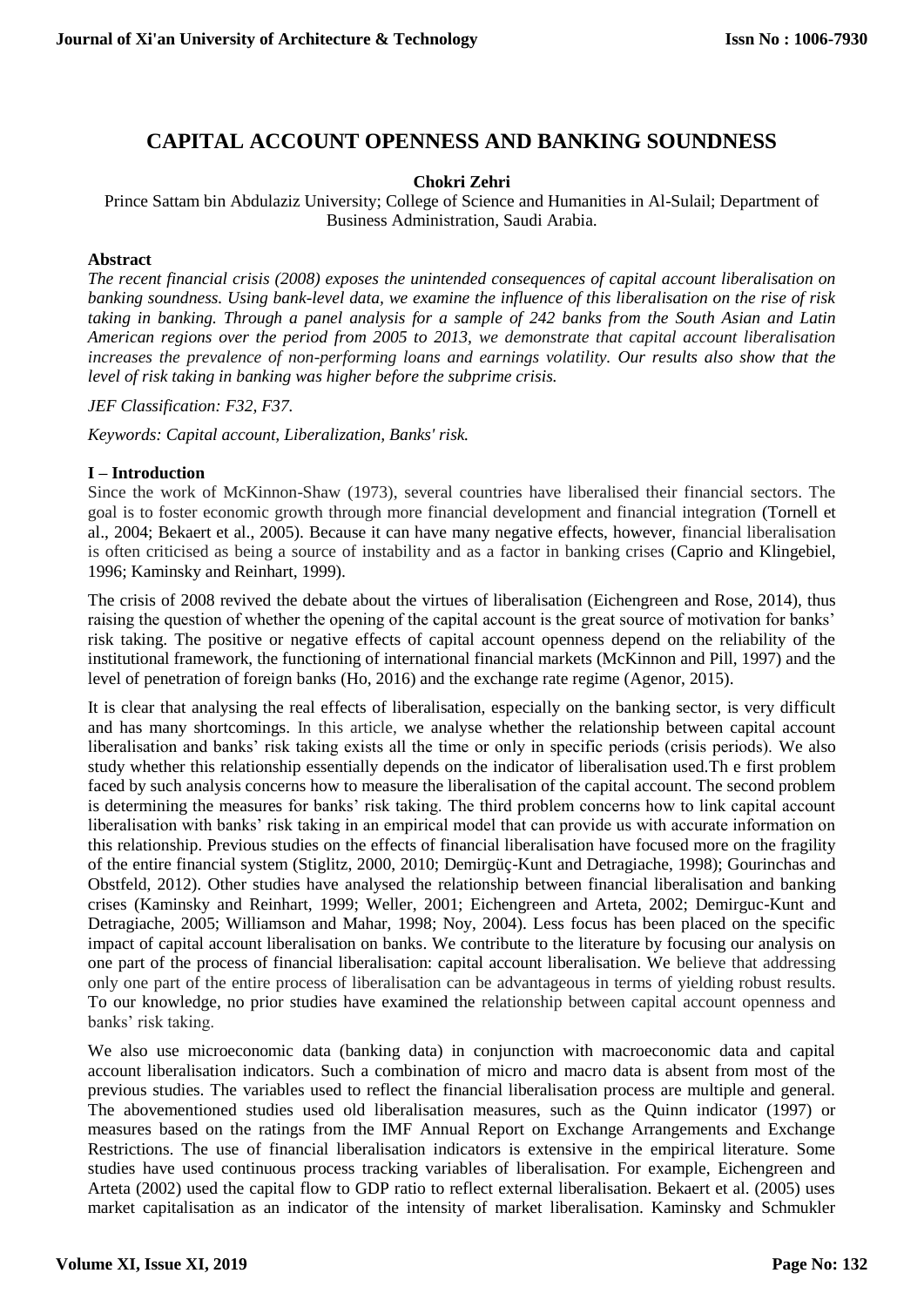(2008) and Abiad and Mody (2005) constructed indices capturing the intensity of and change in financial liberalisation policies. For the measures of banks' risk taking, we focus on two major types of risk taking in banking: credit risk and liquidity risk. Our empirical analysis covers the period between 2005 and 2013 and uses a sample of 242 banks from the Asian and Latin American regions. We construct two main datasets: one with indicators of banks' risk taking and one with indicators of capital account liberalisation and other control variables.

The paper is organized as follow: in Section II, we review literature on the link between capital account liberalisation and banks' risk taking. The empirical methodology—including a description of the variables, a description of the sample, the model specification, and regression results—is presented in Section III. Conclusions and policy implications follow in Section IV.

#### **II- Literature Review**

The issue of the effects of capital account liberalisation on banks' risk taking has been seldom examined in the theoretical and empirical literature. The relationship between financial liberalisation and banking crises, however, has been studied in many empirical papers (Williamson and Mahar, 1998; Kaminsky and Reinhart, 1999; Demirguc-Kunt and Detragiache, 2001; Weller, 2001; Eichengreen and Arteta, 2002; Noy, 2004). With the presence of some differences, we suppose that the results of these studies would be similar if capital account liberalisation was used instead of financial liberalisation and if banks' risk taking were used instead of banking crises.

Among these studies, Demirguc-Kunt and Detragiache (2001) focused on one aspect of financial liberalisation: the relaxation of interest rates. Their analysis covered 53 countries for the period between 1980 and 1995. They found that the liberalisation of interest rates was accompanied by a higher probability of a banking crisis. Another study that focused on domestic financial liberalisation was that of Weller (2001). The author found that banking crises became more likely to occur after liberalisation. Eichengreen and Arteta (2002) extended the analysis of Demirguc-Kunt and Detragiache (2001). They distinguished between internal and external financial liberalisation. They used a dummy variable to describe these liberalisations. Oddly, they found that internal liberalisation contributes more to the probability of a banking crisis than capital account liberalisation does.

Noy (2004) focused his analysis on the macroprudential level. He examined the interactions between internal liberalisation and supervision. He found that banking crises can occur after the weak monitoring that follows liberalisation. The relationship between financial liberalisation and banking crises was also studied by Ranciere et al. (2006). The authors used two proxies for the liberalisation of securities markets and for the relaxation of capital account restrictions. They found that these two proxies of liberalisation cause banking crises. Barth et al. (2013) focused on banking activities, restrictions on the entry of foreign banks and privatisation. They showed that restrictions on banking activities and the entry of foreign banks increase the likelihood of banking crises, while privatisation has no significant effect on this probability. The data used by Barth et al. for the regulatory restrictions were derived from their national survey for the years 1999, 2003, and 2007.

The main study focusing on capital account liberalisation was conducted by Henry (2007). The author defines capital account liberalisation as follows: "capital account liberalisation is a decision by a country's government to move from a closed capital account regime, where capital may not move freely in and out of the country, to an open capital account system in which capital can enter and leave at will". Henry (2007) presented the theory around capital account liberalisation and its relation with speculation but unfortunately did not integrate banks' risk taking. As can be seen from this literature review, there is great interest in the relationship between financial liberalisation and banking crises. Neither the theoretical literature nor the empirical literature allows us to specify a clear theory-based hypothesis for the relationship between the level of capital account openness and banks' risk taking. Despite the difficulty of pinpointing the precise impact of capital account openness, we formulate the hypothesis that *capital account liberalisation motivates banks' risk taking.*

#### **III- Empirical Analysis**

#### **1- Variables and sample**

Banks' risk taking, as defined by Bouwman and Malmendier (2015), can be measured in three ways. The first way entails calculating the net charge-offs/gross total assets (GTA). Net charge-offs are "the value of loans and leases removed from the books and charged against loss reserves, minus recoveries on delinquent debt". The second way involves using the non-performing loan (NPL) ratio, NPL/GTA, where NPLs are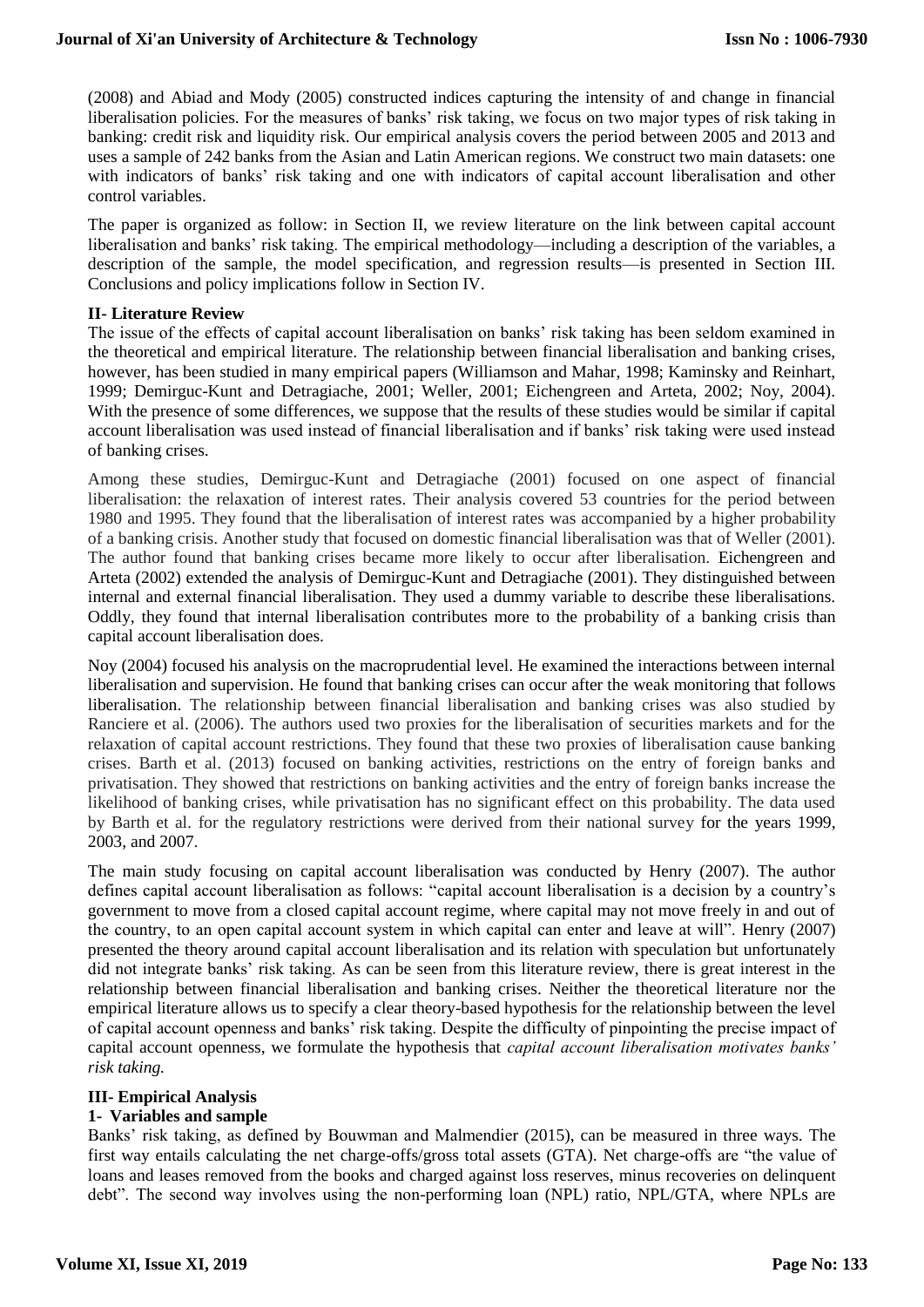"loans that are past due 90 days or more and still accruing interest, plus loans in non-accrual status". The third way entails using earnings volatility, defined as "the standard deviation of return on assets (ROA)". There is a lack of data for the first variable. Consequently, we use only the second and third variables (*NPL* and *ROA*) as dependent variables representing banks' risk taking.

For the indicators of capital account openness, we use those presented by Fernández, Klein, Rebucci, Schindler and Uribe (2015). The authors presented a new dataset of capital control restrictions on both inflows and outflows of 10 categories of assets for 100 countries over the period between 1995 and 2013. We use the first four indicators presented by the authors (*ka, kai, kao* and *eq*).

The fifth indicator used in our paper is the Chinn-Ito index (2017) (noted *KAOPEN*). This index measures a country's degree of capital account openness. The more open the country is to cross-border capital transactions, the higher the value of this index will be. By construction, the series has a mean of zero.

Three control variables are also introduced: the growth rate (*gdp*), the real interest rate (*rate*) and the inflation rate (*inf*) (Demirguc-Kunt and Detragiache, 2001; Eichengreen and Arteta, 2002; Kaminsky and Reinhart, 1999).

Table 1 presents these variables and their definitions, notations and sources.

The sample used in our analysis is composed of 242 banks from the Asian and Latin American countries. The choice of these countries is simply motivated by the fact that they have been affected to a greater extent by the effects of the recent crisis and that they have adopted at different levels the IMF's recommendations to open up their capital accounts.

#### **2- Model specification**

We use the model of Demirgüç-Kunt and Huizinga (2000). We regress banks' risk taking (*NPL, ROA*) on various capital account openness proxies (*ka, kai, kao, eq and KAOPEN)* and a battery of control variables, including macroeconomic variables (*gdp, rate and inf*) and year and bank fixed effects ( $\beta_i$  and  $\lambda_t$ , respectively). We cluster standard errors by bank  $(f_{i,t})$ . The baseline model is presented as follows:

$$
RISK_{i,t} = f (CAL_{i,t}, MACRO_t) + \beta_i + \lambda_t + \pounds_{i,t}
$$

Where RISK represents the vector of dependent variables, CAL is the vector of the capital account liberalisation indicators and MACRO is the vector of macroeconomic control variables.

The diagnostic tests, presented in Table 2, reveal that panel regression is preferable to pooled regression. They also demonstrate that a fixed effects model is preferable to a random effects model. The tests of autocorrelation and heteroscedasticity of errors show the presence of these problems. We use the variants of the "xtgls" function presented by STATA to address these problems. This function estimates the model using generalised least squares (GLS) estimators. These are evaluated by adjusting the variance-covariance matrix of the errors to consider the presence of intra- and inter-individual heteroscedasticity and/or autocorrelation intra- and inter-individuals. Another approach is to regress the fixed effects model with ordinary least squares (OLS), using the Eicker-White standard deviations robust to heteroscedasticity. Table 3 presents the results of these regressions. Models (1) and (3) are regressed using GLS, and models (2) and (4) are regressed with OLS (Eicker-White).

To determine whether the indicators of capital account liberalisation favoured banks' risk taking, we divide the analysis period into two sub-periods: one before the sub-prime crisis (2005-2007) and the second after the crisis (2008-2015). It is assumed here that banks' risk taking was higher before the crisis than after the crisis.

#### **3- Regression results**

Table 3 presents the results of the regressions. After the robustness check in Table 2, the results allow for confirming our hypothesis that capital account openness enables banks to take more risks. Except for the coefficients of "eq" (average equity restrictions), which are non-significant, all the coefficients of CAL (*ka, kai, kao, eq and KAOPEN)* have a positive and significant impact on NPL and on ROA. According to these results, greater opening of the capital account favoured the granting of bad credit (to non-creditworthy customers) and also accentuated the volatility of banks' profits in the period between 1995 and 2013.

The breakdown of the analysis into two sub-periods (before and after the crisis) helped to highlight excessive risk taking before the crisis. The coefficients of CAL became weaker after the crisis period. This indicates a return to a more normal state, with moderate risk taking by banks. The crisis revealed substantial weaknesses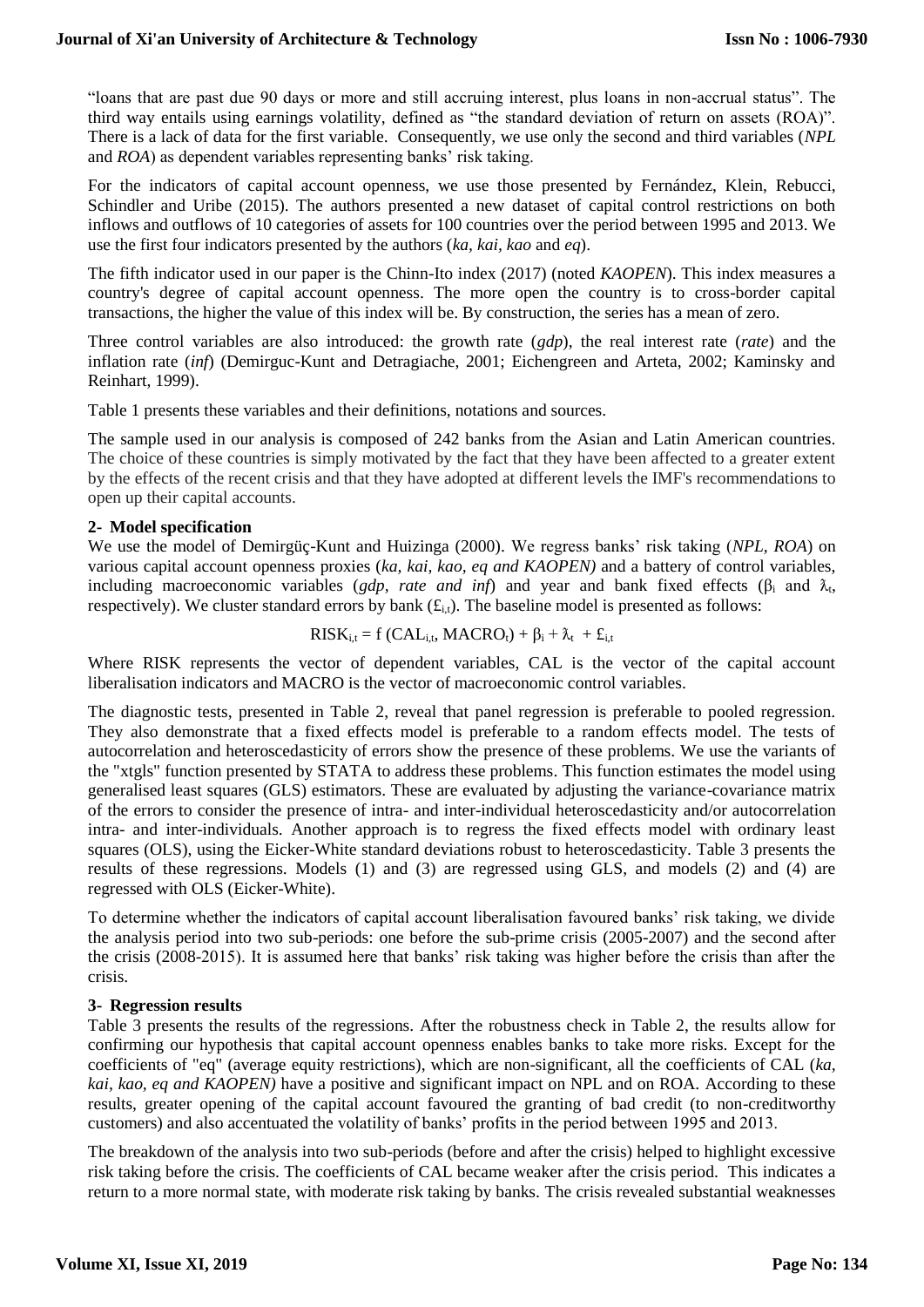in the banking system and the prudential framework, which had engendered excessive lending and risk taking unsupported by adequate capital and liquidity buffers.

These results are similar to the findings of Danthine and Kurmann (2007), Fahlenbrach and Stulz (2011) and Barras, Scaillet and Wermers (2010), which demonstrated that excessive risk taken by banks before a crisis tends to drop sharply immediately after a crisis. This is due to a return to the introduction of capital account restrictions and a limitation of the liberalisation of capital flows. The macroeconomic variables did not yield significant coefficients, except for the inflation rate in model (4), which was found to positively affect earnings volatility.

### **IV- Conclusions**

The impact of capital account liberalisation on banks' risk taking is increasingly a matter of debate. The recent crisis allowed this relationship to resurface. Our analysis confirms the negative effects of this liberalisation on banks. With more freedom, banks seeking more profit do not hesitate to take more risks. The crisis of 2008 can be considered a stopping point to this disorder (Anginer et al., 2012). According to our results, banks' risk taking in relation to the CAL indicators was higher before the crisis than after.

To retain the benefits issued from capital account liberalisation, bank risk-taking behaviours can be reduced with the strengthening of macroprudential supervision. Authorities should monitor the ongoing adaptation and evolution in the nature and locus of risk taking within the banking sector (BIS, 2018; Kim et al., 2011). Micro-level risks can also be reduced through individual-institution prudential supervision (including controls such as capital adequacy requirements and limits on lending concentrations), and system-wide risk can be minimised by maintaining sound macroeconomic policy. Unfortunately, except for the inflation rate, macroeconomic variables had no significant effects in our models; however, it is clear that a stable macroeconomic environment can inhibit the flying of banks to take more risk (Gizycki, 2001).

According to Kose and Prasad (2018), the possible solution to banks' risk taking is to accept it, continue forward and try to control it as much as possible. International experiences should be considered as a guide. Sustainable national political and macroeconomic conditions, a regulatory framework to frame the appropriate banking sector, and monitoring effective capital flows significantly increase the chances that capital account openness will foster sustainable growth.

| Table 1- Variables Description            |                                                                                                                                                                                                                                                          |                 |                                                                                                                                      |  |
|-------------------------------------------|----------------------------------------------------------------------------------------------------------------------------------------------------------------------------------------------------------------------------------------------------------|-----------------|--------------------------------------------------------------------------------------------------------------------------------------|--|
| <b>Variable</b>                           | <b>Definition</b>                                                                                                                                                                                                                                        | <b>Notation</b> | <b>Source</b>                                                                                                                        |  |
| Capital account liberalization indicators |                                                                                                                                                                                                                                                          |                 |                                                                                                                                      |  |
| ka                                        | Overall restrictions index<br>(all asset categories)                                                                                                                                                                                                     | ka              | Fernández, Klein, Rebucci,<br>Schindler and Uribe (2015)<br>"Capital Control Measures: A<br>New Dataset"                             |  |
| kai                                       | Overall inflow restrictions index<br>(all asset categories)                                                                                                                                                                                              | kai             |                                                                                                                                      |  |
| kao                                       | Overall outflow restrictions index<br>(all asset categories)                                                                                                                                                                                             | kao             |                                                                                                                                      |  |
| eq                                        | Average equity restrictions                                                                                                                                                                                                                              | eq              |                                                                                                                                      |  |
| Chinn-Ito Index                           | Index based on the binary dummy<br>variables that codify the<br>tabulation of restrictions on cross-<br>border financial transactions<br>reported in the IMF's Annual<br>Report on Exchange<br>Arrangements and Exchange<br><b>Restrictions (AREAER)</b> | <b>KAOPEN</b>   | Chinn, M. D. and H. Ito, The<br>Chinn-Ito Index,<br>http://web.pdx.edu/~ito/Chinn-<br>Ito_website.htm, last updated<br>20 July 2017. |  |
| <b>Dependent variables</b>                |                                                                                                                                                                                                                                                          |                 |                                                                                                                                      |  |

## **Appendix**

**Table 1- Variables Description**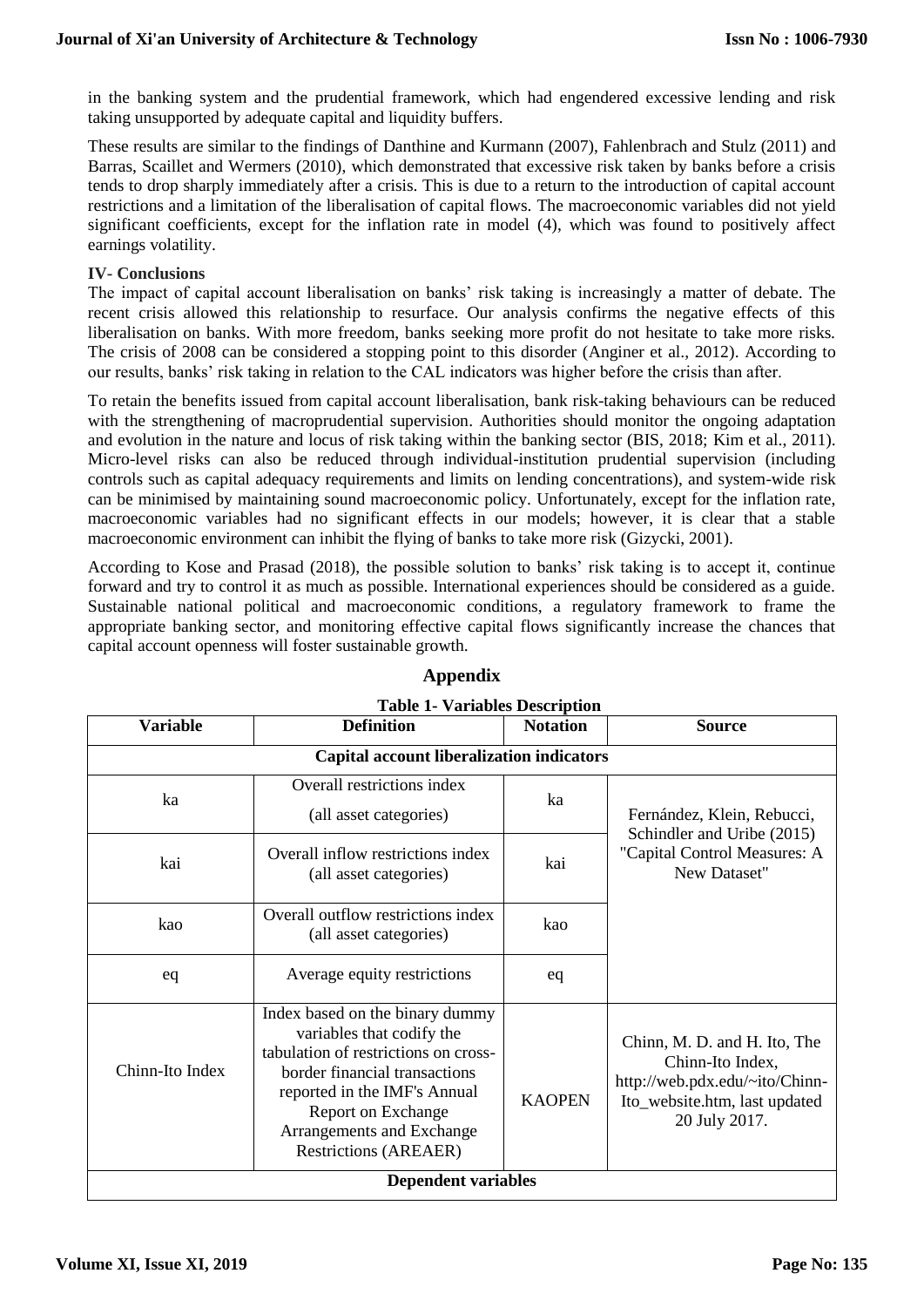| Non-performing<br>loans  | Loans that are past due 90 days or<br>more and still accruing interest,<br>plus loans in non-accrual status. | NPL        |                                              |  |
|--------------------------|--------------------------------------------------------------------------------------------------------------|------------|----------------------------------------------|--|
| Return on assets         | the standard deviation of return<br>on assets                                                                | <b>ROA</b> | Orbis Bank Focus                             |  |
| <b>Control variables</b> |                                                                                                              |            |                                              |  |
| Growth rate              | GDP growth rate                                                                                              | gdp        |                                              |  |
| Real interest rate       | Real interest rate                                                                                           | rate       | International Financial<br><b>Statistics</b> |  |
| Inflation rate           | Variation of consumer price<br>index                                                                         | inf        |                                              |  |

#### Table 2 - Diagnostic Tests

|           | <b>Individual effects test</b>                                                           | <b>Test of Hausman</b>                                 | Errors hetroscedasticity test                                                                                                                                                                       | <b>Errors</b>                                                                                              |
|-----------|------------------------------------------------------------------------------------------|--------------------------------------------------------|-----------------------------------------------------------------------------------------------------------------------------------------------------------------------------------------------------|------------------------------------------------------------------------------------------------------------|
|           | H0 : absence of individual effects                                                       | H0 : no significant                                    | of                                                                                                                                                                                                  | autocorrelation test                                                                                       |
|           |                                                                                          | difference between fixed<br>effects and random effects | H <sub>0</sub><br>errors<br>are<br>homoscedastics                                                                                                                                                   | HO: no errors<br>autocorrelation                                                                           |
|           | Before crisis (2005 - 2007)                                                              |                                                        |                                                                                                                                                                                                     |                                                                                                            |
| Panel NPL | F test that all u i=0: $F(241, 225) = 16.28$<br>$Prob > F = 0.0000$                      | $chi2(3) = 10.50$<br>Prob $>$ chi2 = 0.3115            | Wald<br>for<br>test<br>heteroskedasticity in fixed<br>effect regression model H0:<br>sigma(i) $\frac{1}{2}$ = sigma $\frac{1}{2}$ for all i<br>chi2 $(\tilde{18})$ = 3135.55                        | Wooldridge<br>test<br>for<br>autocorrelation in panel data<br>$F(1,241) = 12.623$                          |
|           |                                                                                          |                                                        | Prob $\ge$ chi2 = 0.0000                                                                                                                                                                            | $Prob > F = 0.0024$                                                                                        |
|           | $p$ -value < 10% Rejet H0                                                                | $p-value > 10%$                                        | p-value < 10% Rejet H0                                                                                                                                                                              | $p$ -value < 10% Rejet H0                                                                                  |
|           | Conclusion : regression with panel data                                                  | Use of fixed effects panel                             | Presence of heteroscedasticite<br>problem                                                                                                                                                           | Presence of autocorrelation<br>problem                                                                     |
|           | F test that all $\mu$ i=0: F(241, 224) =16.0                                             | $chi2(3) = 11.90$                                      | Wald test for heteroskedasticity                                                                                                                                                                    | Wooldridge<br>test<br>$f_{or}$                                                                             |
| Panel ROA | $Prob > F = 0.0000$                                                                      | Prob $\ge$ chi $2 = 0.2192$                            | in fixed effect regression model<br>H0: sigma(i) $\frac{1}{2}$ = sigma $\frac{1}{2}$ for all i<br>chi2 $(242) = 2279.38$                                                                            | autocorrelation in panel data<br>$F(1,241) = 10.710$                                                       |
|           |                                                                                          |                                                        | Prob $\ge$ chi2 = 0.0000                                                                                                                                                                            | $Prob > F = 0.0045$                                                                                        |
|           | Conclusion : regression with panel data p-value >10%                                     |                                                        | $p-value < 10\%$ ; Rejet H0                                                                                                                                                                         | $p$ -value < 10%; Rejet H0                                                                                 |
|           |                                                                                          | Use of fixed effects panel                             | Presence of heteroscedasticite<br>problem                                                                                                                                                           | Presence of autocorrelation<br>problem                                                                     |
|           | <b>After Crisis (2008 - 2013)</b>                                                        |                                                        |                                                                                                                                                                                                     |                                                                                                            |
| Panel NPL | F test that all $\mu$ i=0: F(241, 224) = 68.04<br>$Prob > F = 0.0000$                    | $chi2(3) = 3.16$<br>Prob>chi2 =0.9774                  | Wald test for heteroskedasticity<br>in fixed effect regression model<br>H0: sigma(i) $\textdegree 2 = \text{sigma} \textdegree 2$ for<br>all i chi2 $(242) = 106.62$<br>Prob $\ge$ chi $2 = 0.0000$ | Wooldridge<br>for<br>test<br>autocorrelation in panel data<br>$F(1, 241) = 185.309$ Prob > F<br>$= 0.0000$ |
|           | p-value < 10% Rejet de H0                                                                | $p-value > 10%$                                        | p-value <10% Rejet H0                                                                                                                                                                               | $p$ -value < 10% Rejet H0                                                                                  |
|           | Conclusion : regression with panel data                                                  | Use of fixed effects panel                             | Presence of heteroscedasticite<br>problem                                                                                                                                                           | Presence<br>of<br>autocorrelation problem                                                                  |
|           | Panel ROA F test that all $\mu$ i=0: F(241, 224) = 68.04P chi2(3) = 3.16<br>$F = 0.0000$ | Prob>chi2 = $0.9774$                                   | Wald test for heteroskedasticity<br>in fixed effect regression model<br>H0: sigma(i) $\textdegree$ 2 = sigma $\textdegree$ 2 for<br>all <i>i</i> chi2 $(242) = 106.62$<br>Prob>chi $2 = 0.0000$     | Wooldridge<br>for<br>test<br>autocorrelation in panel data<br>$F(1, 241) = 185.309$ Prob > F<br>$= 0.0000$ |
|           | Conclusion : regression with panel data                                                  | $p-value > 10%$                                        | $p$ -value < $10%$                                                                                                                                                                                  | $p-value < 10%$                                                                                            |
|           |                                                                                          | Use of fixed effects panel                             | Rejet H <sub>0</sub>                                                                                                                                                                                | Rejet H0                                                                                                   |
|           |                                                                                          |                                                        | Presence of heteroscedasticite<br>problem                                                                                                                                                           | Presence of autocorrelation<br>problem                                                                     |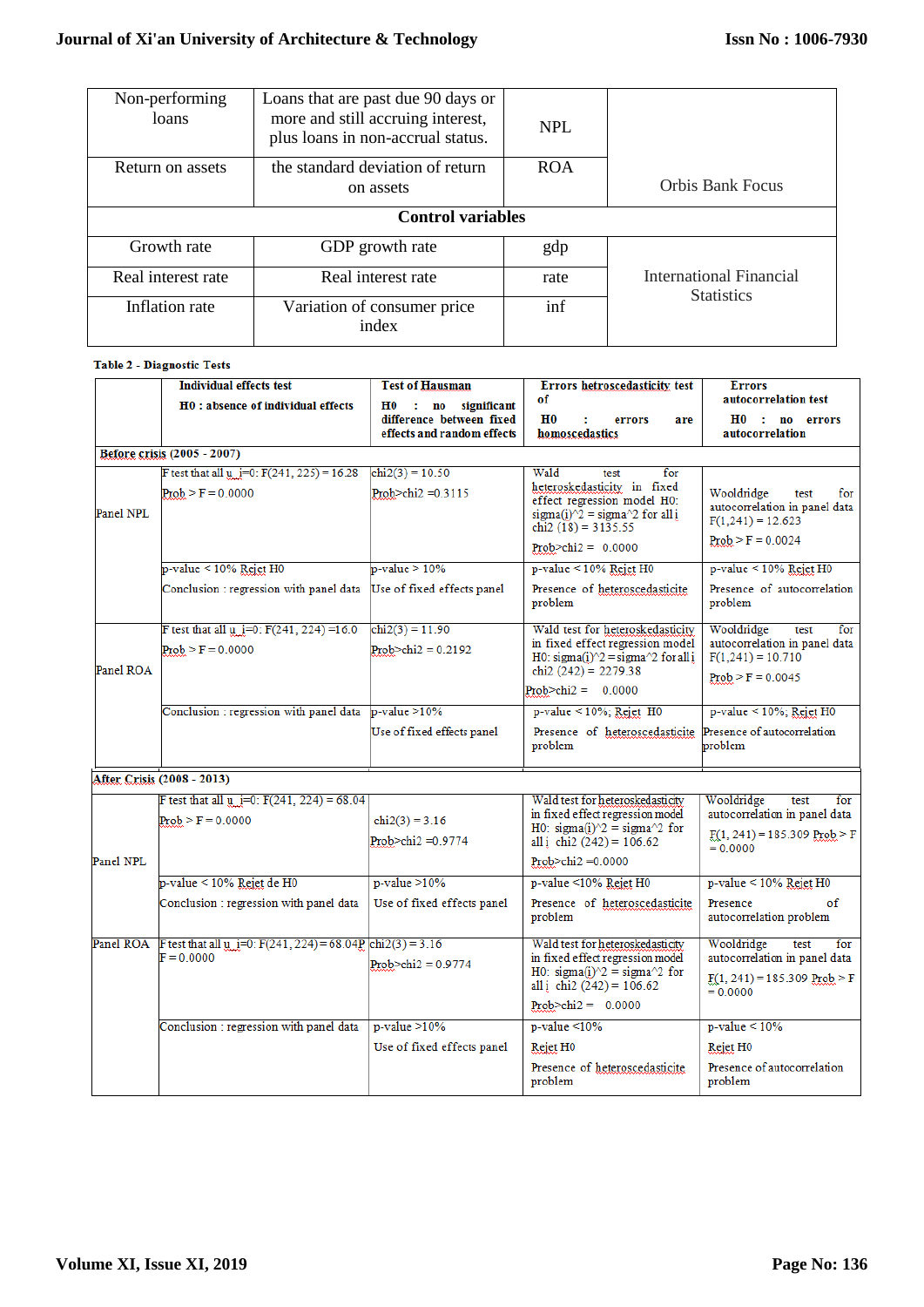|               | $\overline{(\mathbf{1})}$                                   | o<br>$\omega$                      | (3)                                                   | $\omega$                                                     |
|---------------|-------------------------------------------------------------|------------------------------------|-------------------------------------------------------|--------------------------------------------------------------|
|               | <b>NPL</b>                                                  |                                    | <b>ROA</b>                                            |                                                              |
|               | <b>Before Crise</b>                                         |                                    | <b>After Crise</b>                                    |                                                              |
|               | Coef.                                                       | Coef.                              | Coef.                                                 | Coef.                                                        |
|               | (t-student)                                                 | $(t - student)$                    | (t-student)                                           | $(t - student)$                                              |
| ka            | 0.021                                                       | 0.036                              | 0.018                                                 | 0.014                                                        |
|               | (2.69)                                                      | (2.8)                              | (2.93)                                                | (2.25)                                                       |
| kai           | 0.164                                                       | 0.174                              | 0.0653                                                | 0.142                                                        |
|               | (1.93)                                                      | (1.27)                             | (1.90)                                                | (2.50)                                                       |
| kao.          | 0.091                                                       | 0.089                              | 0.068                                                 | 0.011                                                        |
|               | (6.46)                                                      | (6.43)                             | (6.41)                                                | (5.79)                                                       |
| eg.           | 0.092                                                       | 0.028                              | 0.012                                                 | 0014                                                         |
|               | (0.03)                                                      | (.0.13)                            | (0.12)                                                | (1.90)                                                       |
| <b>KAOPEN</b> | 0.052                                                       | 0.058                              | 0.024                                                 | 0.013                                                        |
|               | (2.65)                                                      | (2.59)                             | (2.15)                                                | (2.29)                                                       |
| gdp           | 0.067                                                       | 0.144                              | $-0.147$                                              | $-0.073$                                                     |
|               | (0.4)                                                       | (0.82)                             | $(-0.88)$                                             | (.0.43)                                                      |
| rate          | $-0.033$                                                    | $-0.025$                           | $-0.025$                                              | $-0.004$                                                     |
|               | $(-1.00)$                                                   | (0.76)                             | $(-0.76)$                                             | (.0.15)                                                      |
| inf           | 0.0424                                                      | 0.039                              | 0.018                                                 | 0.177                                                        |
|               | (0.47)                                                      | (2.50)                             | (0.22)                                                | (2.64)                                                       |
| Cte           | 3.04                                                        | 2.202                              | 0.109                                                 | $-2.152$                                                     |
|               | (3.55)                                                      | (2.98)                             | (0.16)                                                | (117)                                                        |
|               |                                                             |                                    |                                                       |                                                              |
|               | Coefficients: generalized least                             | Coefficients: OLS/Eicker-          | Coefficients: generalized least                       | Coefficients: OLS/Eicker-White                               |
|               | squares                                                     | White                              | squares                                               | Panels<br>homoskedastic                                      |
|               | Panels:<br>homoskedastic                                    | Panels:<br>homoskedastic           | Panels:<br>homoskedastic                              | Correlation: no autocorrelation                              |
|               | Correlation: no autocorrelation                             | Correlation: no<br>autocorrelation | Correlation: no autocorrelation                       | Estimated covariances $= 1$                                  |
|               | Estimated covariances $= 1$<br>Number of $_{\rm obs}$ = 762 | Estimated goyanances $= 1$         | Estimated covariances $= 1$<br>Number of $obs = 1210$ | Number of obs<br>$+1210$<br>Estimated autocorrelations $= 0$ |
|               | Estimated autocorrelations = $0$                            | Number of $obs = 762$              | Estimated autocorrelations = $0$                      | Number of groups $= 242$                                     |
|               | Number of groups $= 242$                                    | $Estimated$ autocorrelations $= 0$ | Number of groups $= 242$                              | Estimated coefficients $= 9$                                 |
|               | Estimated coefficients $= 9$                                | Number of groups $= 242$           | Estimated coefficients $= 9$<br>$Time periods = 5$    | $Time$ periods = 5                                           |
|               | Time periods $= 3$                                          | Estimated coefficients $= 10$      | Wald chi2(9) = $82.35$                                | $Wald chi2(9) = 70.67$                                       |
|               | Wald chi $2(9) = 84.84$                                     | $Time$ periods = $3$               | $Log likelihood = -401.3103$                          | $Log likelihood = -405.7922$                                 |
|               | $Log likelihood = -400.3733$<br>$Prob > chi2 = 0.0000$      | $Wald chi2(9) = 82.35$             | $Prob > chi = 0.0000$                                 | $Prob > chi2 = 0.0000$                                       |
|               |                                                             | $Log likelihood = .401.3103$       |                                                       |                                                              |
|               |                                                             | $Prob > ch12 = 0.0000$             |                                                       |                                                              |

|  | <b>Table 3 - Regressions results</b> |  |
|--|--------------------------------------|--|
|--|--------------------------------------|--|

#### **References**

- Abiad, A., and Mody, A. (2005). Financial reform: What shakes it? What shapes it?. American Economic Review, 95(1), 66-88.
- Anginer, D., Demirguc-Kunt, A., and Zhu, M. (2012). How does deposit insurance affect bank risk? Evidence from the recent crisis. The World Bank.
- Agénor, R. (2015). L'intégration financière internationale: Théories, évidences, et leçons des expériences récentes. OCP Policy Center, n° 08/15.
- Barras, L., Scaillet, O., and Wermers, R. (2010). False discoveries in mutual fund performance: Measuring luck in estimated alphas. The journal of finance, 65(1), 179-216.
- BIS (2018) .Structural changes in banking after the crisis. Report prepared by a Working Group established by the Committee on the Global Financial System. CGFS Papers No 60.
- Barth, J. R., Lin, C., Ma, Y., Seade, J., and Song, F. M. (2013). Do bank regulation, supervision and monitoring enhance or impede bank efficiency?. Journal of Banking and Finance, 37(8), 2879-2892.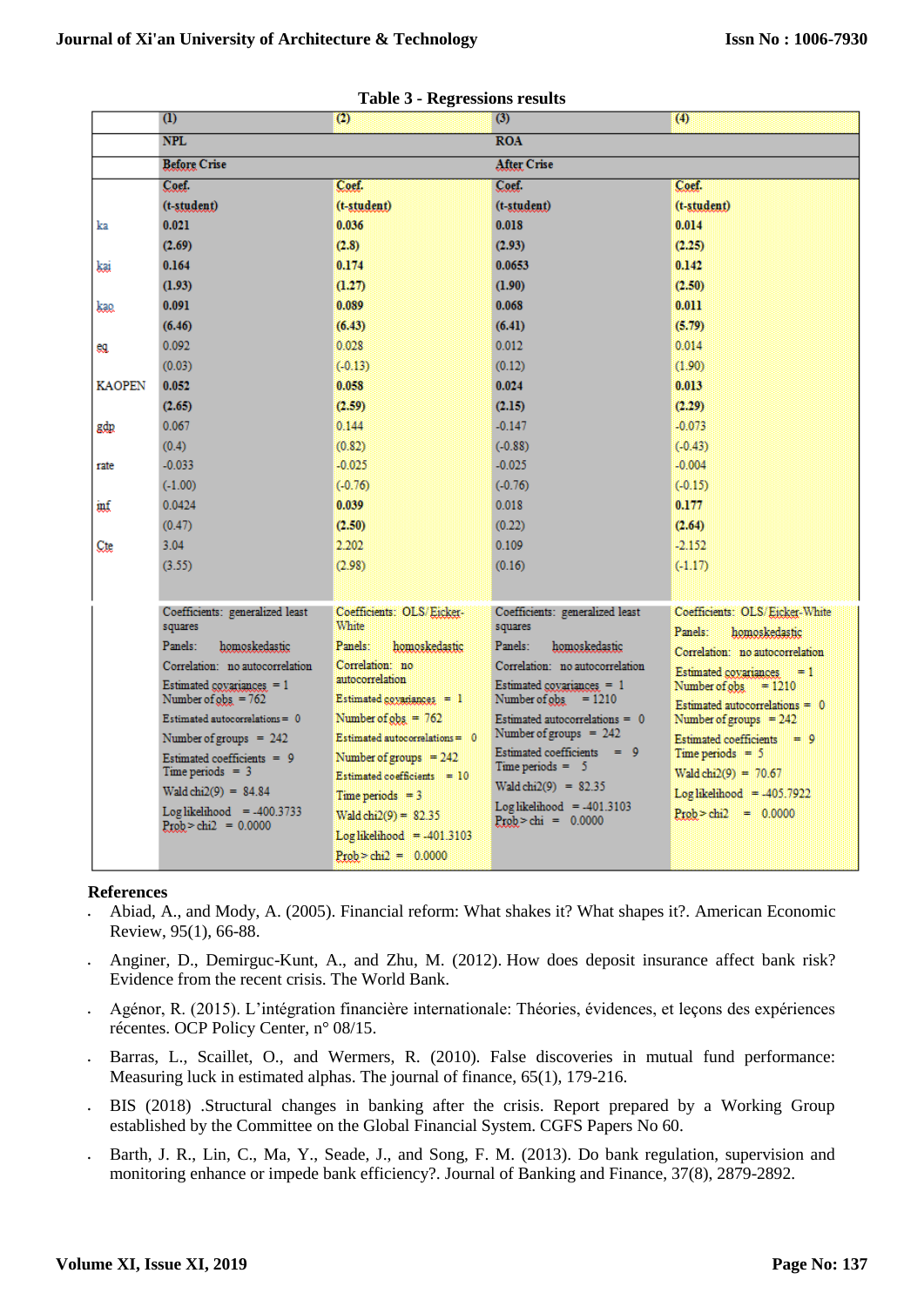- Bouwman, C. H., and Malmendier, U. (2015). Does a Bank's History Affect Its Risk-Taking?. American Economic Review, 105(5), 321-25.
- Bekaert, G., Harvey, C. R., and Lundblad, C. (2005). Does financial liberalization spur growth?. Journal of Financial economics, 77(1), 3-55.
- Caprio, G., and Klingebiel, D. (1996, April). Bank insolvency: bad luck, bad policy, or bad banking?. In Annual World Bank conference on development economics (Vol. 79).
- Chinn, M. D., Ito, H., and Aizenman, J., (2017). Balance sheet effects on monetary and financial spillovers: The East Asian crisis plus 20. Journal of International Money and Finance, 74, 258-282.
- Detragiache, Enrica, 1999. Bank Fragility and International Capital Mobility. IMF Working Paper, Vol., pp. 1-20.
- Demirgüç-Kunt, A., and Detragiache, E. (1999). Financial liberalization and financial fragility. The World Bank.
- Demirgüç-Kunt, A., and Detragiache, E. (2005). Cross-country empirical studies of systemic bank distress: a survey. National Institute Economic Review, 192(1), 68-83.
- Demirgüç-Kunt, A., and Huizinga, H. (2000). Financial structure and bank profitability. World Bank Policy Research Working Paper, (2430).
- Demirgüç-Kunt, A., and Detragiache, E. (1998). The determinants of banking crises in developing and developed countries. Staff Papers, 45(1), 81-109. https://doi.org/10.2307/3867330.
- Danthine, J. P. (2017). Taux négatifs: made for Switzerland.
- Eichengreen, B., and Rose, A. (2014). Capital controls in the 21st century. Journal of International Money and Finance, 48, 1-16.
- Eichengreen, B., and Arteta, C. (2002). Banking crises in emerging markets: presumptions and evidence. Financial policies in emerging markets, 47-94.
- Fahlenbrach, R., Prilmeier R. and Stulz R.M. (2011), "This Time is the Same: Using Bank Performance in 1998 to Explain Bank Performance During the Recent Financial Crisis", National Bureau of Economic Research Working Paper, No. 17038.
- Fernández, A., Klein, M. W., Rebucci, A., Schindler, M., and Uribe, M. (2015). Capital control measures: A new dataset (No. w20970). National Bureau of Economic Research.
- Gizycki, M. C., and Gizycki, M. (2001). The effect of Macroeconomic conditions on banks' risk and profitability. Reserve Bank of Australia.
- Gourinchas, P. O., and Obstfeld, M. (2012). Stories of the twentieth century for the twenty-first. American Economic Journal: Macroeconomics, 4(1), 226-265. https://doi.org/10.1257/mac.4.1.226.
- Henry, P. B. (2007). Capital account liberalization: Theory, evidence, and speculation. Journal of economic Literature, 45(4), 887-935.
- Ho, S. Y. (2016). Global Economic and Financial Crisis: Exploring the Transmission Channels and Impacts on sub-Saharan African Economies. MPRA Paper, n° 75658/16. https://doi.org/10.22495/rgcv6i4siart5.
- Kaminsky, G. L., and Schmukler, S. L. (2008). Short-run pain, long-run gain: Financial liberalization and stock market cycles. Review of Finance, 12(2), 253-292.
- Kose [M. Ayhan and Prasad](https://www.imf.org/external/pubs/ft/fandd/basics/capital.htm#author) Eswar (2018) .Capital Accounts: Liberalize or Not? Finance and Development.
- Kaminsky, G. L., and Reinhart, C. M. (1999). The twin crises: the causes of banking and balance-ofpayments problems. American economic review, 89(3), 473-500.
- Kim, J. B., Song, B. Y., and Zhang, L. (2011). Internal control weakness and bank loan contracting: Evidence from SOX Section 404 disclosures. The Accounting Review, 86(4), 1157-1188.
- McKinnon, R. I., and Pill, H. (1997). Credible economic liberalizations and overborrowing. The American Economic Review, 87(2), 189-193